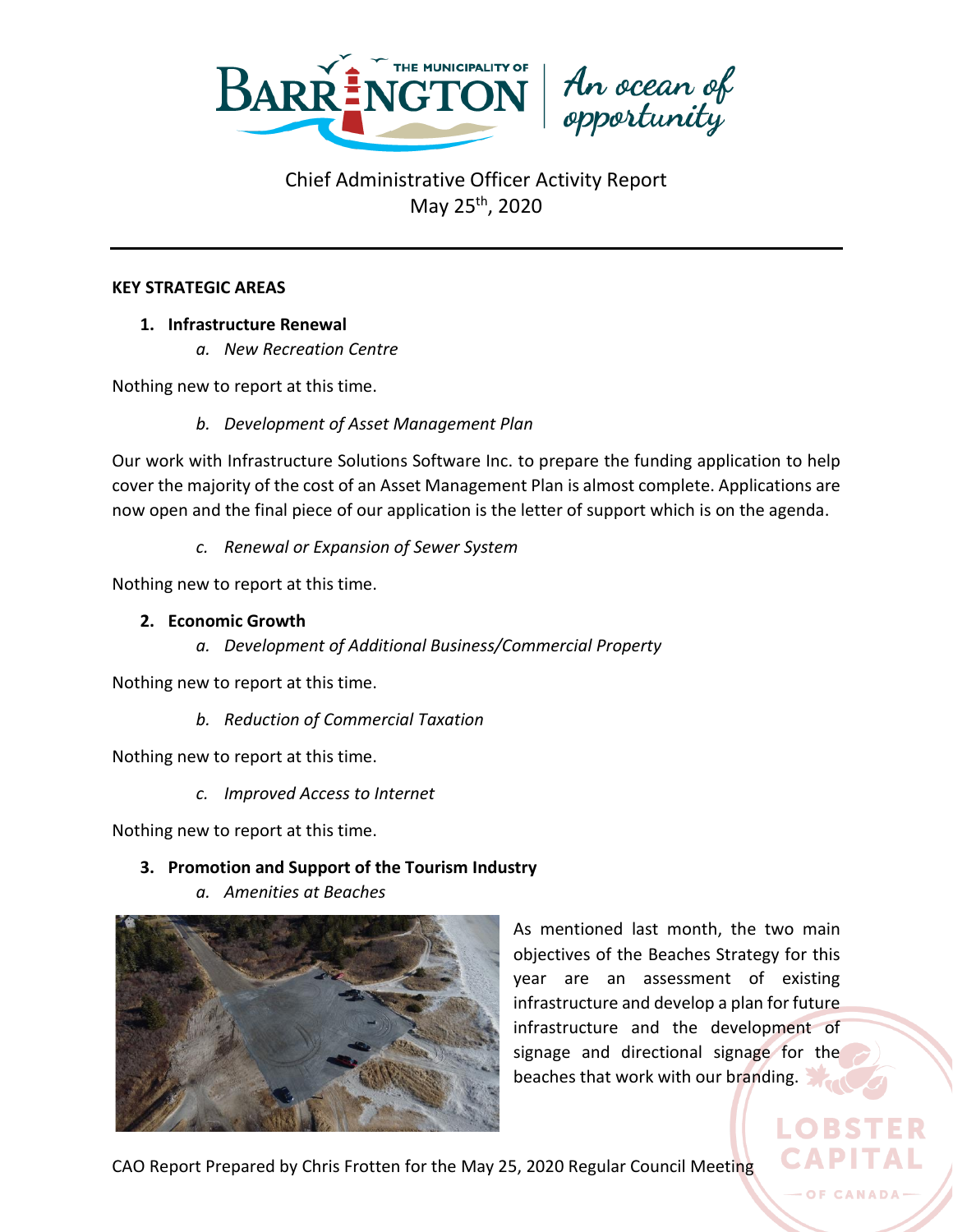

In the next few months, phase 2 of the Stoney Island Beach Parking Area will get underway with work on wooden barriers to resemble the parking area at Sandhills, we will be launching a short survey that would ask residents and visitors to answer general questions about our beaches and we will be printing and eventually installing the signage.

*b. Work to Attract Accommodations*

Nothing new to report at this time.

- **4. Provision or Support of Services for Residents of the Municipality**
	- *a. Continued Work Towards Additional Medical Services (Medical Clinic, Dialysis)*

Nothing new to report at this time.

*b. Develop Water Access Plan (docks, wharves and marinas)*

Nothing new to report at this time.

*c. Improve Active Transportation (sidewalks, trails, boardwalks)*

Nothing new to report at this time.

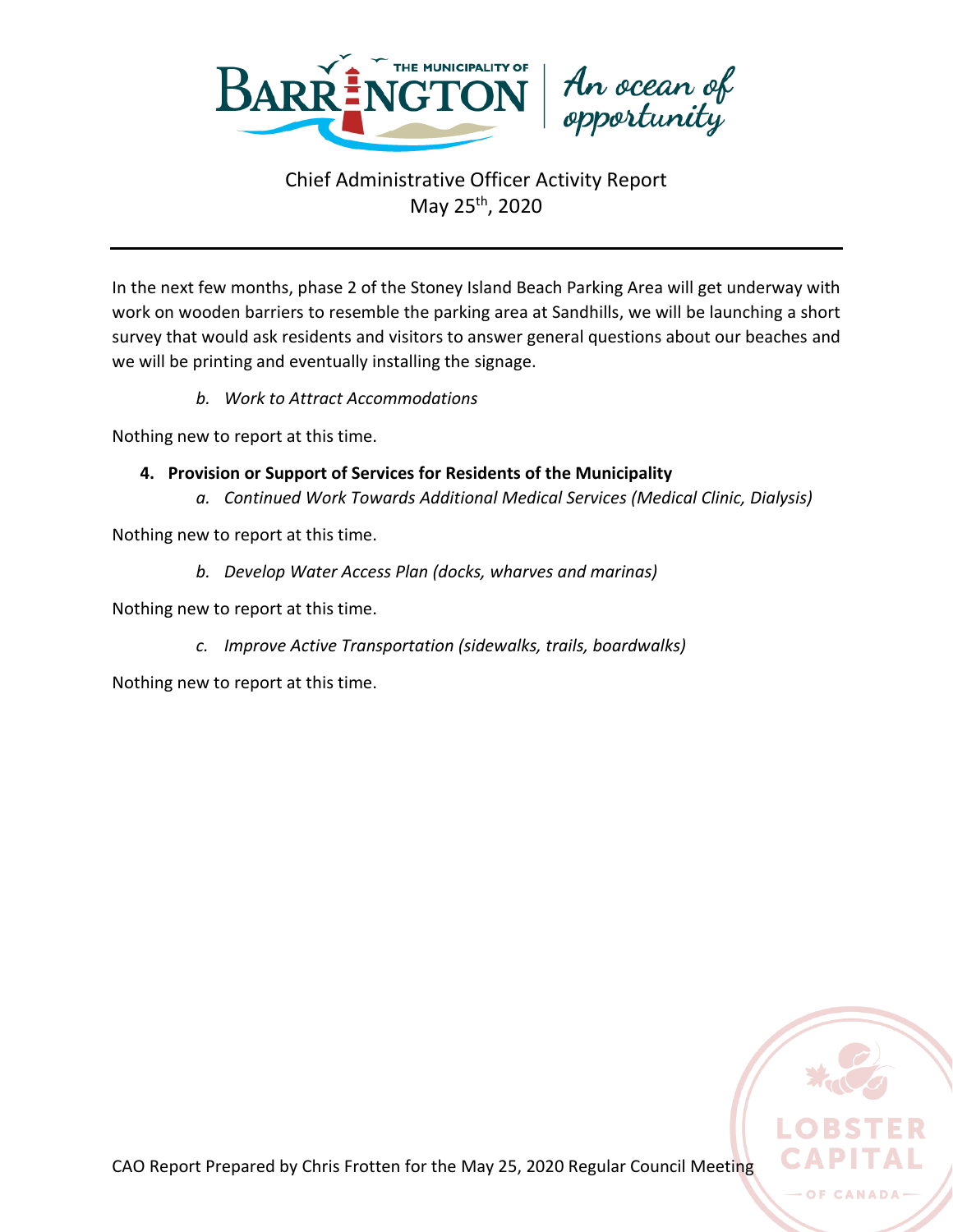

### **SUMMARY OF ACTIVITIES FROM APRIL 28TH TO MAY 24 TH**

**TOPICS**

### **COVID-19**

Since March 22, 2020, the Province of Nova Scotia has been in a state of emergency to help contain the spread of COVID-19. This state of emergency has been extended until noon on May 31, 2020.

As part of the efforts to contain the spread of the novel coronavirus (COVID-19), all municipal offices and facilities will remain closed to the general public until June 1, 2020.

On June 1, 2020, we intend to open the Municipal Administrative Centre and Construction and Demolition Landfill to the public during their regular operating hours. Although we will be open to the public, we encourage visitors to limit their visits to essential or urgent needs, to follow the physical distancing markings and guides within the buildings and avoid lengthy visits or gathering.

As always, up to date information on all municipal closures, service updates and measures can be found at barringtonmunicipality.com/covid19.

### **Budget**

In April, Council met on several occasions to deliberate the budget. Council has completed its review of the two drafts of the operating and capital budgets through virtual meetings and a final draft of both budgets which includes the feedback received during the meetings has been recommended to Council and is on the agenda.

### **Summer Season**

As mentioned last month, this upcoming summer season will look a little different than usual but we will continue to provide the essential services and programming.

### *Recreation Department*

New information on reopening plans is frequently released so we continue to adapt our expectations. Our phased summer plan has been used by the Communities, Culture and Heritage Department of the NS Government, by Recreation Nova Scotia as well as other recreation departments to develop their own plan. That tells us we are on the right track and as we wait for dates to be added to the provincial phased-in reopening plan, we will solidify when we can open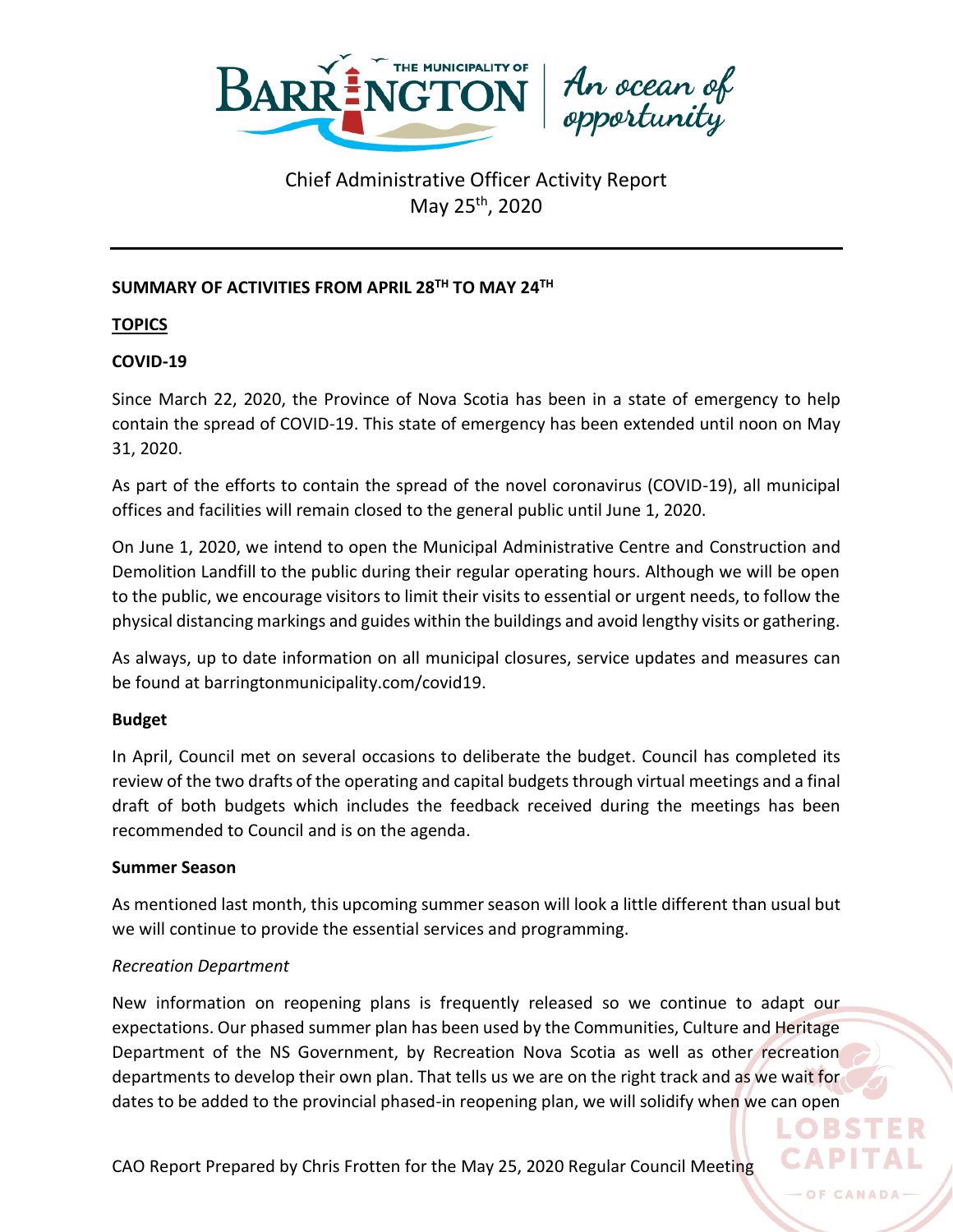

facilities and provide programming. Misty, our Recreation Director has participated in the sector consultation session with Dr. Strang which helps her develop our plans.

The community garden is open and plots are being assigned with a new agreement form to include COVID-19 guidelines. There are 23 plots assigned. This could easily grow in future years as we see demand each season and the health benefits for seniors are significant.

Misty and Joel, our Physical Activity Coordinator, have completed several summer staff interviews. Due to summer day camp programming expectations, we asked each applicant to create a fun video to take kids through an activity. There is a lot of talent among our area youth and we are very excited for what they will bring to our summer programs.

#### *Property Services Department*

Work has started to prepare all sports fields. Lime and fertilizer were applied, and all were aerated and seeded if needed due to winter damage. The arena staff continue to do annual repairs/maintenance as scheduled, all municipal roads and parking lots had material added and were graded and all municipal parks had tables, benches and garbage cans placed out as well as signage.

#### **Recreation Planning Initiatives**

The online survey launched last month reached 331 responses. Joel has drafted a report on the results and recommendations for next steps.

Misty sits on a couple provincial task forces that are intended to inform the recreation sector on the Nova Scotia Health updates and restrictions as well as the impact of the COVID-19 crisis on recreation services and delivery.

We are still looking to fill out the Recreation Advisory Committee with representatives from districts 3 & 4. We will try again but would really like to have one meeting in June before summer to do some introductions and start building the relationship and conversation.

Finally, Joel has been in contact with the Woodland Multi-Use Trails Association regarding speed limit signs on the trails and is looking at getting funds to improve our trails by installing dog waste dispensers and the speed limit signs. He is also looking at purchasing equipment to improve programming for the recreation department, specifically unstructured play, through an Active Communities Fund grant.

OF CANADA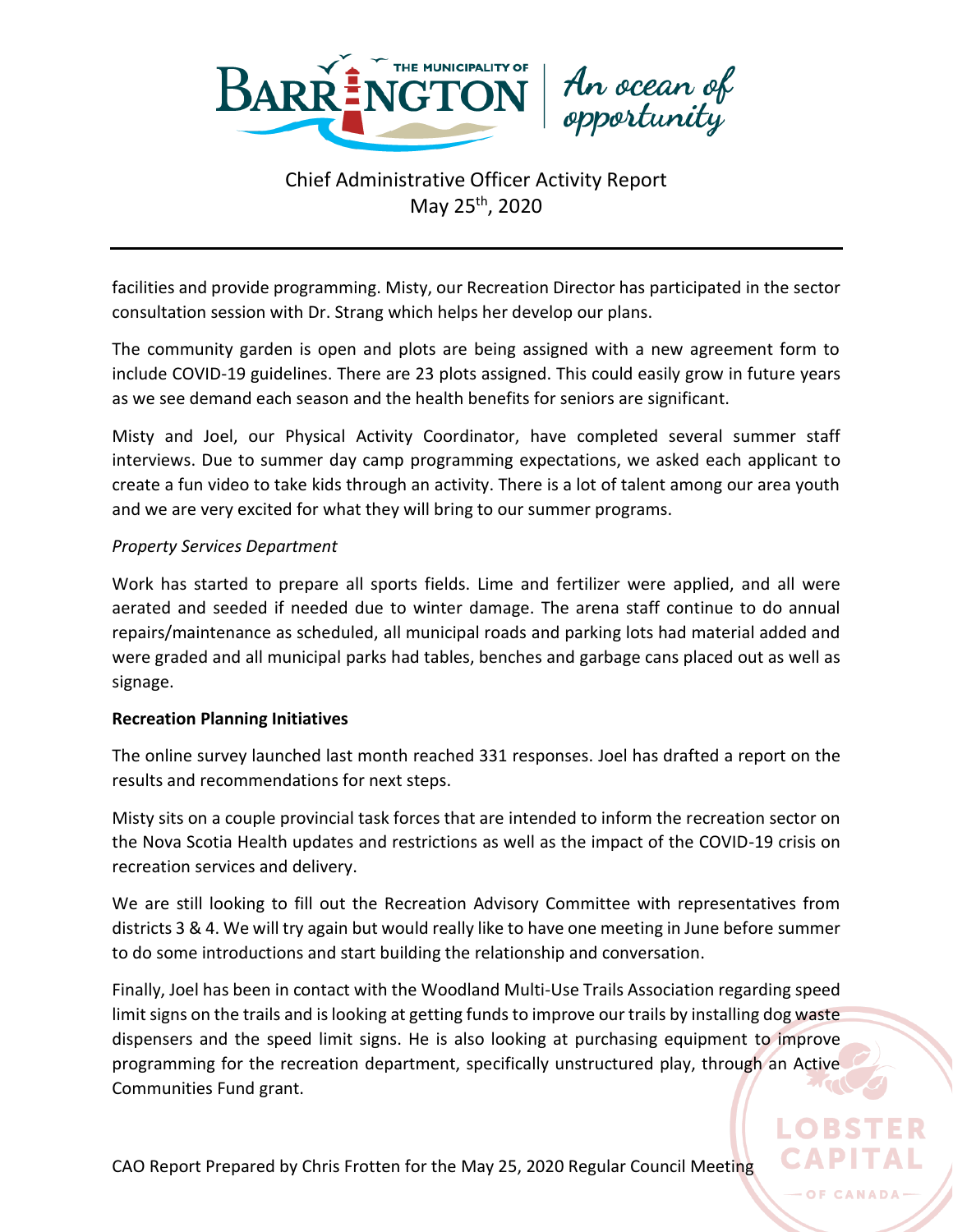

#### **Building Permits & By-Law Enforcement**

From April 20<sup>th</sup> to May 17<sup>th</sup>, 2020, 31 permits were issued with a total dollar value of \$1,771,250. We received two by-law investigation complaints which we investigated. One for a light complaint from a neighbouring property and one for an illegal dump. The complaint regarding the illegal dump was resolved, and the light complaint did not violate any of our by-laws. Both matters were closed.

During this period, we received 1 new dangerous and unsightly complaint of an open well. This matter was rectified by the property owner and complaint was closed. This leaves us with 1 open file for dangerous and unsightly.

#### **Fire Services & Emergency Management**

Fire departments continue to monitor the status of their membership and communicate that information to the Fire Services Coordinator. There have been no COVID-19 related staffing issues for the fire departments to date. Their functions remain limited to emergency response and maintenance and their facilities remain closed to the public. Plans are still in place if department staffing levels become critical due to COVID-19 so that we can quickly alter automatic aid protocols to ensure adequate coverage in all areas. All departments have implemented measures to reduce the chances of their exposure and have cancelled all non-emergency activities.

Otherwise, Dwayne continues to monitor COVID-19 updates from the province and EMO and communicates regularly with EMONS in regard to the Provincial response. He participates in all conference calls and has distributed PPE to the Fire Departments that was provided y EMONS. In light of the situation, he is also working on update the pandemic protocols within our Emergency Management Plan.

Finally, the IBPFD's quick is expected to be delivered in August and Pumper #37 is going to the department that purchased it on June  $1<sup>st</sup>$ .

Here is the data for the month of April:



CAO Report Prepared by Chris Frotten for the May 25, 2020 Regular Council Meeting